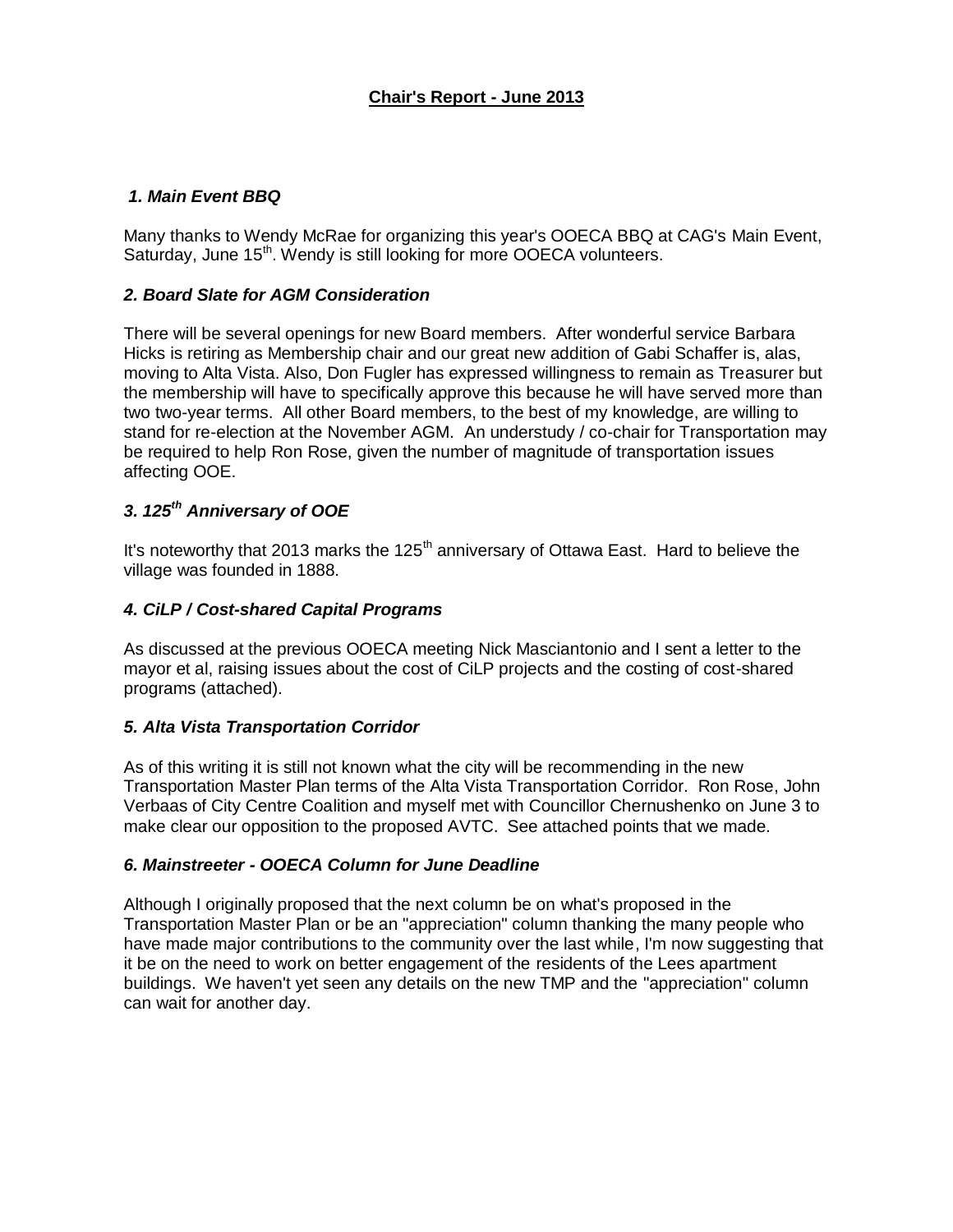# **OOECA Comments to Councillor Chernushenko Alta Vista Transportation Corridor (AVTC)**

*General:* There is no community willingness to go along with the idea of trading a complete street on Main for a completed AVTC. Main as a complete street needs to be built now, consistent with the future of the OOE community and how Ottawa is to work in the future. AVTC as proposed would be deleterious to OOE, sandy Hill and Riverview Park and would be inconsistent with how Ottawa is to work in the future.

"The best incentive for transit use and transit construction in the long run is not to invest in the competing mode. Congestion is transit's friend." Pierre Johnson

From a community standpoint the "do nothing" option for AVTC is less injurious to the community than the build AVTC option.

# *Specific:*

Before any further decisions are taken on the future of the AVTC the following assessments and actions are required:

1. determine the impact of the \$2.1B LRT investment

2. implement Lees and Hurdman TODs with full reliance on transit and active transportation

3. protect and enhance central green spaces - including AV corridor

4. review all options for best value / use of corridor lands

5. implement active transportation improvements in and to central Ottawa

6. determine impact of Main as a complete street (this assumes that this option will be implemented for Main Renewal)

7. assess impact of completed Hospital Link portion of AVTC (the Link remains a dubious proposition but if the City is really building it then let's see what impact / use it really has)

8. de-incent car travel and incent transit use and active transportation

9. determine impact of 417 widening

10. determine impact of new Hunt Club east / 417 interchange

11. be explicit about the fundamental flaw of the AVTC plan, i.e., receiving capacity at the northern end is only half of the forecast AVTC volume

12. destroy the argument that AVTC is largely a "free" good because it would largely be paid for by DCs - determine alternative DC uses of \$ currently earmarked for AVTC.

13. assess the induced demand that AVTC would create (The current modeling used AVTC analysis is the same method used to forecast traffic increases when the Hunt Club ramps were added to the Airport Parkway - the actual "induced" demand that occurred with the ramps on the Airport Parkway was far beyond what was estimated.)

14. re-examine old forecasts pertaining to "southern" population and traffic growth / patterns to see how they compare to actual growth. John Verbaas's analysis of the city's origin/destination data shows that recent data sets indicate reduced traffic from the south to the centre and to Quebec.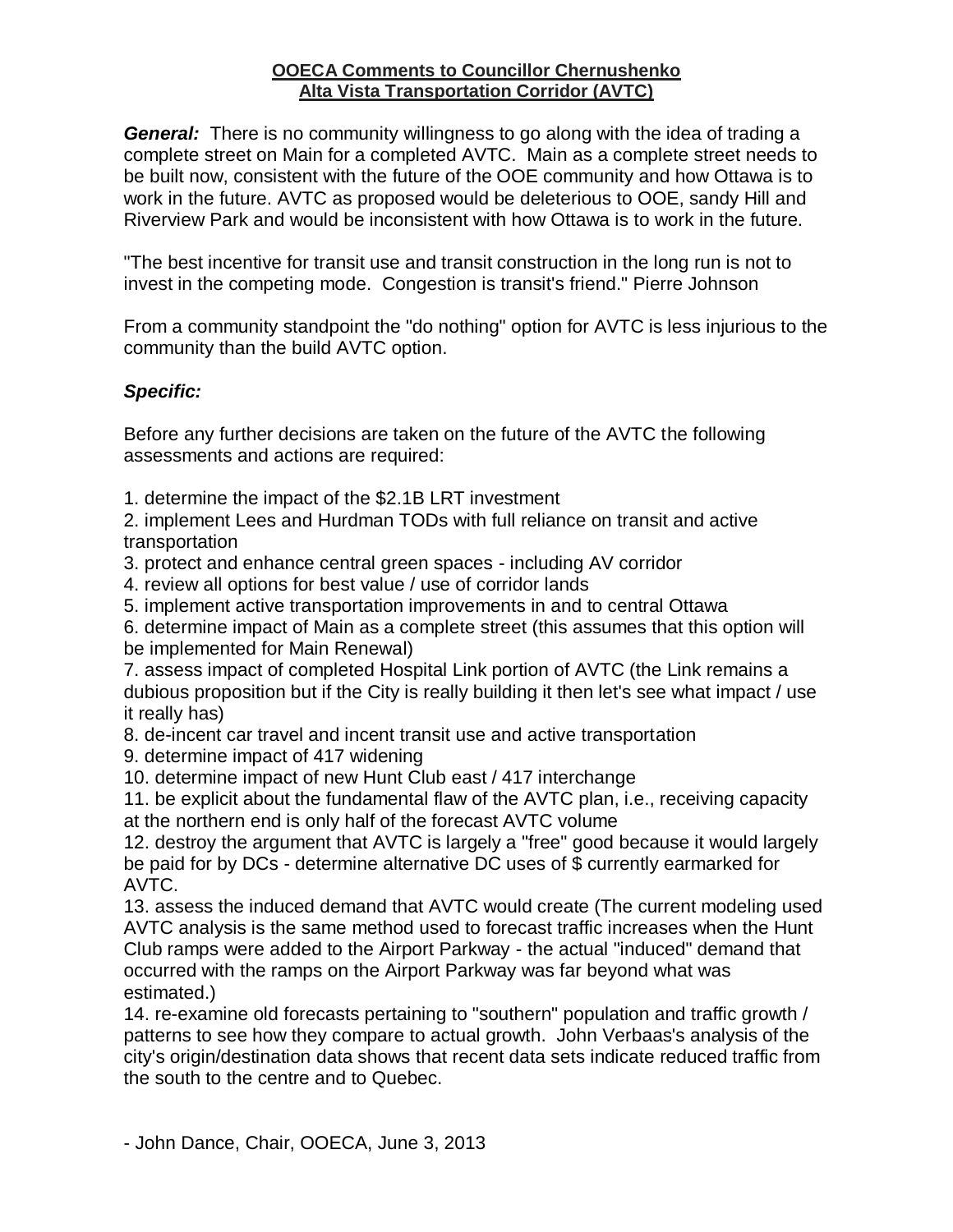Mayor Jim Watson City Hall City of Ottawa 110 Laurier Avenue West Ottawa, Ontario K1P 1J1

# **Cost of New Community Facilities and Amenities - Old Ottawa East Experience**

Dear Mayor Watson:

In order to seek better economies and transparency in the public capital expenditures of city and community funding programs, the Old Ottawa East community wishes to bring to your attention its recent experiences in trying to improve community facilities and amenities, i.e., new amenities funded under the Cash-in-Lieu of Parklands program (CILP) and the inflated costs in capital cost-sharing projects.

In the case of CILP, the costs of amenities we have had approved through City staff and our Councillor have been very high relative to what an individual or a business would pay for comparable goods. For instance, the picnic tables that are approved for Springhurst Park will cost \$2,500 and \$2,700 for the accessible model and garbage receptacles will cost \$1,700 each. While it's understandable that these items need to be commercial/industrial quality, that the cost is six times as much seems unreasonable. Similarly, a new bulletin board will be installed at a cost of \$4,500, yet our research suggests that comparable boards - including installation - are available for half this amount. The point here is that the CILP has a much reduced capital impact when such expensive bids are the rule.

As for our most recent cost-sharing project, we learned recently that the City staff actual cost for improvements at Springhurst Park is going to be \$28,000 (21.5 percent) more than the original City staff estimate of \$130,000. The Ottawa East Community Activities Group and Sandy Hill Community Health Centre had committed to covering the original 50 percent share of \$65,000 but now are told we must cover full \$28,000 increase. We do not understand how the original estimate was so inaccurate nor do we understand why we're on the hook for all of the increase rather than just 50 percent of it. More distressing, is that as 50 percent partners, the community has no official role in the drafting, review or selection in the RFP process.

We recognize the need for propriety and transparency in the City's tendering and contracting processes but we also believe that economy and efficiency are critical attributes of the process and would ask that you improve the process so that taxpayers and communities will receive a "bigger bang for their buck." We do not believe we are the only community affected by the current process. To this end, we would like Council to initiate a review of the Capital Partnership and CILP Programs to ensure accuracy of City estimates and RFP draft process and ensure taxpayers receive the most-favoured pricing by contractors.

We appreciate Council and staff's time on this matter and would be available to discuss these matters more formally. We would also welcome the participation by